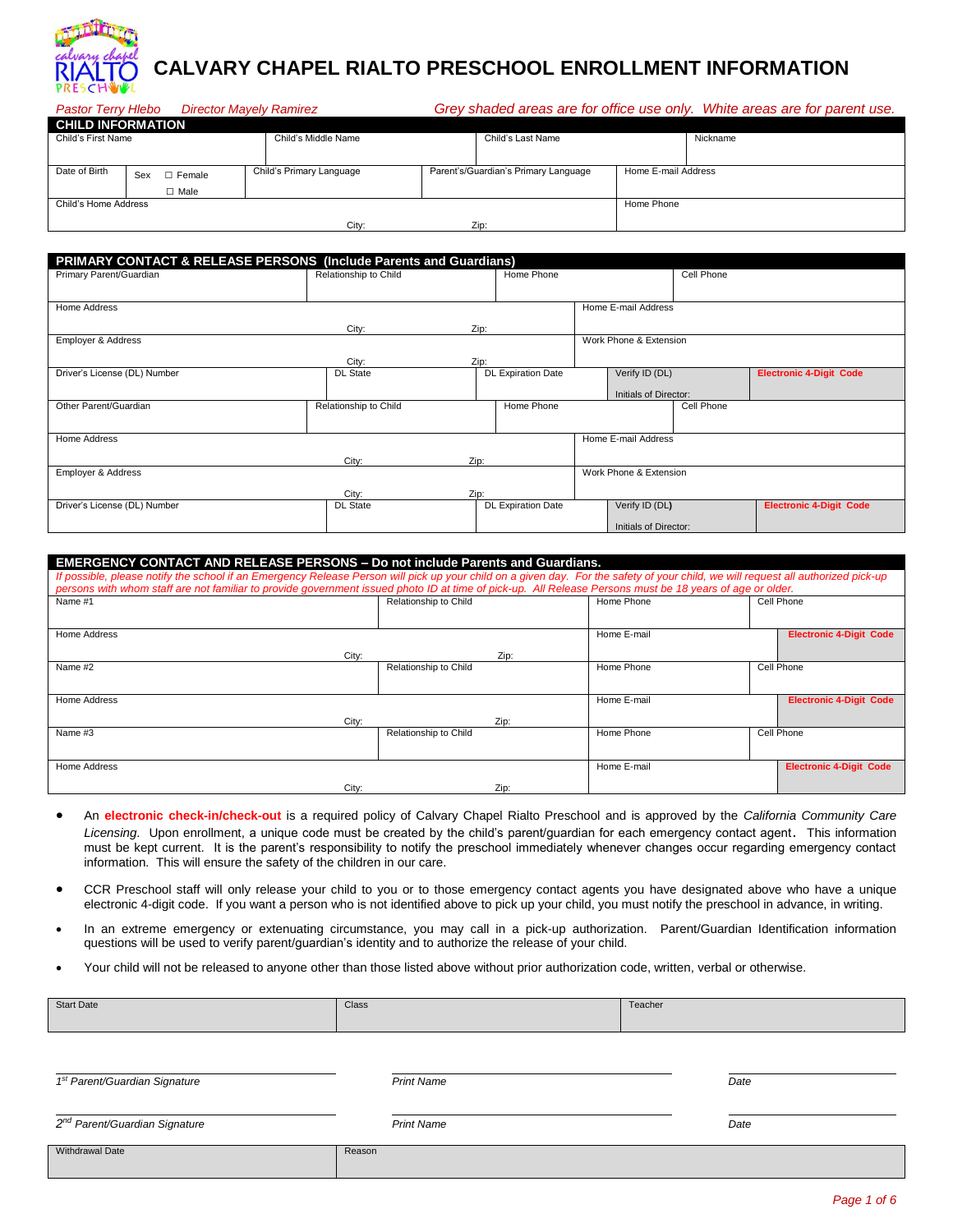**CALVARY CHAPEL RIALTO PRESCHOOL ENROLLMENT INFORMATION**

Megan's Law Volunteer Background Check

**BACKGROUND CHECK**

*Pastor Terry Hlebo Director Mayely Ramirez Grey shaded areas are for office use only. White areas are for parent use.*

To provide a safe and protective environment for our students, Calvary Chapel Rialto Preschool is using the Megan's Law database to complete background checks on all school volunteers. This database identifies adults who are registered sex offenders.

Because you have volunteered to help at our school, to participate in school activities, or school sponsored field trips, you are subject to a background check utilizing the Megan's Law database.

| <b>STUDENT</b>     |                   |                 |                       |
|--------------------|-------------------|-----------------|-----------------------|
| Child's First Name | Child's Last Name |                 | Relationship to Child |
|                    |                   |                 |                       |
| Child's Class      |                   | Child's Teacher |                       |
|                    |                   |                 |                       |

| VOLUNTEER / PARENT(S) / CAREGIVER |                      |                              |  |  |  |  |  |  |
|-----------------------------------|----------------------|------------------------------|--|--|--|--|--|--|
| First Name                        | Middle Name          | Last Name                    |  |  |  |  |  |  |
|                                   |                      |                              |  |  |  |  |  |  |
| Date of Birth                     | $\Box$ Female<br>Sex | Driver's License (DL) Number |  |  |  |  |  |  |
|                                   | $\Box$ Male          |                              |  |  |  |  |  |  |
| Home Address                      |                      | <b>Contact Number</b>        |  |  |  |  |  |  |
|                                   | Zip:<br>City:        |                              |  |  |  |  |  |  |

*Please attach a copy of your State ID or DL card.*

| First Name    | Middle Name          | Last Name                    |
|---------------|----------------------|------------------------------|
|               |                      |                              |
| Date of Birth | Sex<br>$\Box$ Female | Driver's License (DL) Number |
|               | $\Box$ Male          |                              |
| Home Address  |                      | <b>Contact Number</b>        |
|               | Zip:<br>City:        |                              |

*Please attach a copy of your State ID or DL card.*

I acknowledge that I am not a registered sex offender and I give Calvary Chapel Rialto Preschool permission to check the Megan's Law public database to confirm this.

| 1 <sup>st</sup> Volunteer Signature | <b>Print Name</b> | Date |  |
|-------------------------------------|-------------------|------|--|
| $2nd$ Volunteer Signature           | <b>Print Name</b> | Date |  |
|                                     |                   |      |  |
|                                     |                   |      |  |
|                                     |                   |      |  |
|                                     |                   |      |  |
|                                     |                   |      |  |
|                                     |                   |      |  |
|                                     |                   |      |  |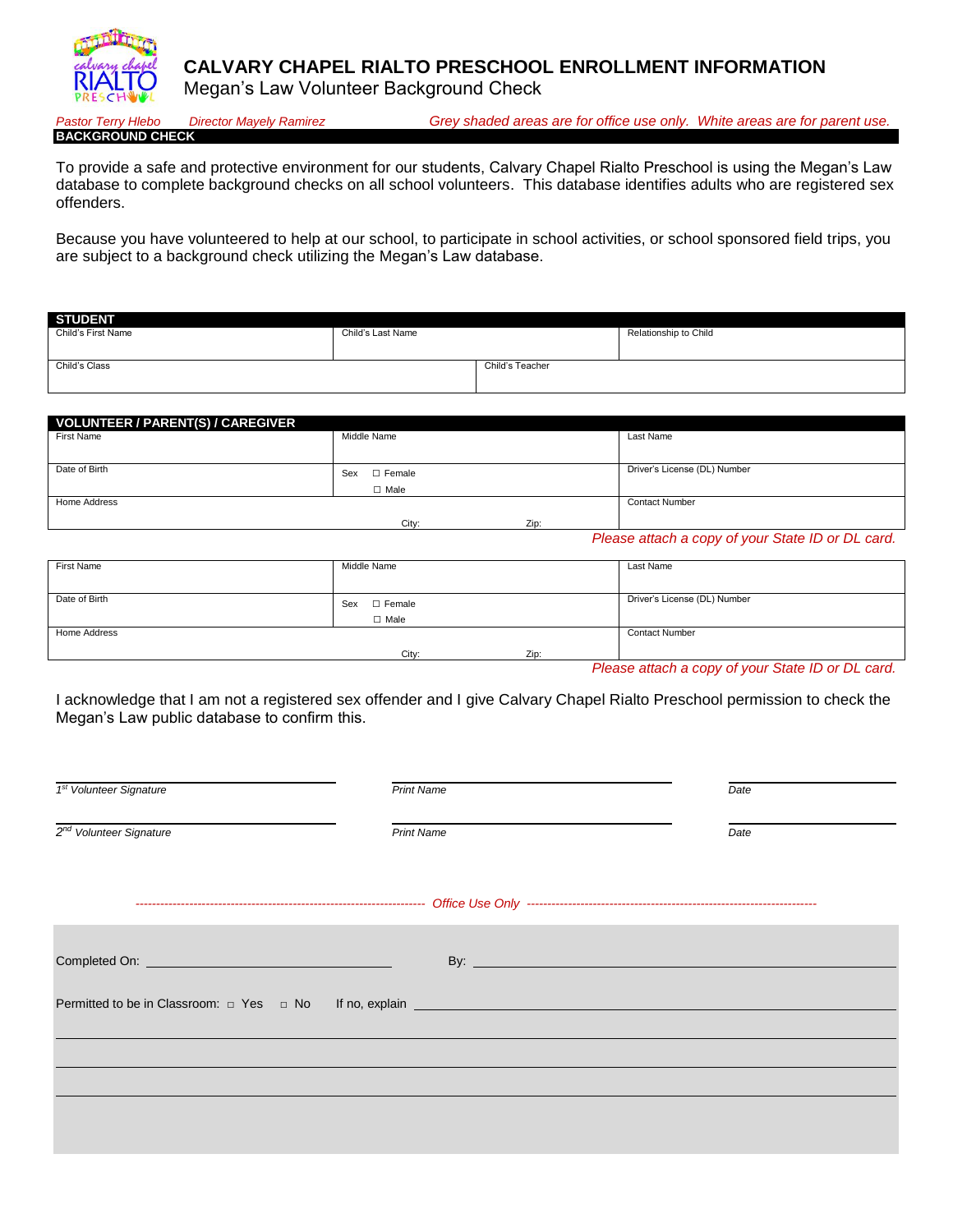

# **CALVARY CHAPEL RIALTO PRESCHOOL ENROLLMENT INFORMATION**

Developmental/Medical Information

*Pastor Terry Hlebo Director Mayely Ramirez Grey shaded areas are for office use only. White areas are for parent use.*

| <b>CHILD'S DEVELOPMENT HISTORY</b>                                                                                                                                                                                                  |                                                                                                                                                                                                                                                                                        |                             |                                        |                              |                             |                              |                            |                                                                                                     |
|-------------------------------------------------------------------------------------------------------------------------------------------------------------------------------------------------------------------------------------|----------------------------------------------------------------------------------------------------------------------------------------------------------------------------------------------------------------------------------------------------------------------------------------|-----------------------------|----------------------------------------|------------------------------|-----------------------------|------------------------------|----------------------------|-----------------------------------------------------------------------------------------------------|
| Child's First Name                                                                                                                                                                                                                  |                                                                                                                                                                                                                                                                                        |                             | Child's Middle Name                    |                              |                             | Child's Last Name            |                            | Date of Birth                                                                                       |
| Height                                                                                                                                                                                                                              | Weight                                                                                                                                                                                                                                                                                 | Hair Color                  |                                        | Eye Color                    | <b>Distinguishing Marks</b> |                              |                            |                                                                                                     |
| Walked at                                                                                                                                                                                                                           |                                                                                                                                                                                                                                                                                        |                             | Began Talking at                       |                              |                             |                              | Toilet Training Started at |                                                                                                     |
| Year<br>What time does child get up                                                                                                                                                                                                 |                                                                                                                                                                                                                                                                                        |                             | Year<br>What time does child go to bed | Mo                           |                             | Does child sleep well        | Year<br>Mo                 |                                                                                                     |
|                                                                                                                                                                                                                                     |                                                                                                                                                                                                                                                                                        |                             |                                        |                              |                             |                              |                            |                                                                                                     |
| Does child sleep during the day                                                                                                                                                                                                     |                                                                                                                                                                                                                                                                                        |                             | When                                   |                              |                             |                              | How long                   |                                                                                                     |
| Is child potty trained □ Yes                                                                                                                                                                                                        |                                                                                                                                                                                                                                                                                        | Are bowel movements regular | $\square$ Yes                          | Usual time of bowel movement |                             | Word used for bowel movement |                            | Word used for urination                                                                             |
| What does child usually eat for                                                                                                                                                                                                     | $\Box$ No                                                                                                                                                                                                                                                                              |                             | $\Box$ No                              |                              |                             |                              |                            |                                                                                                     |
| Breakfast                                                                                                                                                                                                                           |                                                                                                                                                                                                                                                                                        |                             | Lunch                                  |                              |                             |                              | Dinner                     |                                                                                                     |
| What are usual eating hours                                                                                                                                                                                                         |                                                                                                                                                                                                                                                                                        |                             |                                        |                              |                             |                              |                            |                                                                                                     |
| Breakfast<br>Any food dislikes                                                                                                                                                                                                      |                                                                                                                                                                                                                                                                                        |                             | Lunch                                  |                              | Any eating problems         |                              | Dinner                     |                                                                                                     |
|                                                                                                                                                                                                                                     |                                                                                                                                                                                                                                                                                        |                             |                                        |                              |                             |                              |                            |                                                                                                     |
| Does child get along with parents, brothers, sisters and other children?                                                                                                                                                            |                                                                                                                                                                                                                                                                                        |                             |                                        |                              |                             |                              |                            |                                                                                                     |
|                                                                                                                                                                                                                                     |                                                                                                                                                                                                                                                                                        |                             |                                        |                              |                             |                              |                            |                                                                                                     |
|                                                                                                                                                                                                                                     |                                                                                                                                                                                                                                                                                        |                             |                                        |                              |                             |                              |                            |                                                                                                     |
|                                                                                                                                                                                                                                     |                                                                                                                                                                                                                                                                                        |                             |                                        |                              |                             |                              |                            |                                                                                                     |
|                                                                                                                                                                                                                                     |                                                                                                                                                                                                                                                                                        |                             |                                        |                              |                             |                              |                            |                                                                                                     |
|                                                                                                                                                                                                                                     |                                                                                                                                                                                                                                                                                        |                             |                                        |                              |                             |                              |                            | Can your child effectively communicate his or her needs? $\Box$ Yes $\Box$ No If no, explain $\Box$ |
|                                                                                                                                                                                                                                     |                                                                                                                                                                                                                                                                                        |                             |                                        |                              |                             |                              |                            | Does your child require any assistance at mealtime? $\Box$ Yes $\Box$ No If yes, explain $\Box$     |
| Does your child require any assistance in the restroom? $\Box$ Yes $\Box$ No If yes, explain $\Box$                                                                                                                                 |                                                                                                                                                                                                                                                                                        |                             |                                        |                              |                             |                              |                            |                                                                                                     |
| Child's previous school / Reason for preschool placement ________________________                                                                                                                                                   |                                                                                                                                                                                                                                                                                        |                             |                                        |                              |                             |                              |                            |                                                                                                     |
|                                                                                                                                                                                                                                     |                                                                                                                                                                                                                                                                                        |                             |                                        |                              |                             |                              |                            |                                                                                                     |
| <b>CHILD'S MEDICAL HISTORY</b>                                                                                                                                                                                                      |                                                                                                                                                                                                                                                                                        |                             |                                        |                              |                             |                              |                            |                                                                                                     |
| Is child presently under a doctor's care? $\Box$ Yes                                                                                                                                                                                |                                                                                                                                                                                                                                                                                        |                             |                                        |                              |                             |                              |                            | $\Box$ No If yes, give name of doctor and explain circumstances $\Box$                              |
|                                                                                                                                                                                                                                     |                                                                                                                                                                                                                                                                                        |                             |                                        |                              |                             |                              |                            |                                                                                                     |
| Chronic illnesses<br><u> 1989 - Johann Stoff, deutscher Stoff, der Stoff, der Stoff, der Stoff, der Stoff, der Stoff, der Stoff, der S</u>                                                                                          |                                                                                                                                                                                                                                                                                        |                             |                                        |                              |                             |                              |                            |                                                                                                     |
| History of serious injuries or hospitalizations of which we should be aware example and the state of the state of the state of the state of the state of the state of the state of the state of the state of the state of the       |                                                                                                                                                                                                                                                                                        |                             |                                        |                              |                             |                              |                            |                                                                                                     |
|                                                                                                                                                                                                                                     | All medications, ointments, Chap-stick, lotions etc., must be given to the director or teacher for proper validation and storage purposes.<br>NEVER leave your child's medication inside your child's cubby or backpack. See Student Handbook for additional requirements and details. |                             |                                        |                              |                             |                              |                            |                                                                                                     |
| Medication that will be administered regularly <b>example 2008</b> and 2008 and 2008 and 2008 and 2008 and 2008 and 2008 and 2008 and 2008 and 2008 and 2008 and 2008 and 2008 and 2008 and 2008 and 2008 and 2008 and 2008 and 200 |                                                                                                                                                                                                                                                                                        |                             |                                        |                              |                             |                              |                            |                                                                                                     |
| Special dietary needs experience and the second contract of the second contract of the second contract of the second contract of the second contract of the second contract of the second contract of the second contract of t      |                                                                                                                                                                                                                                                                                        |                             |                                        |                              |                             |                              |                            |                                                                                                     |
| Physical restrictions experience and the set of the set of the set of the set of the set of the set of the set of the set of the set of the set of the set of the set of the set of the set of the set of the set of the set o      |                                                                                                                                                                                                                                                                                        |                             |                                        |                              |                             |                              |                            |                                                                                                     |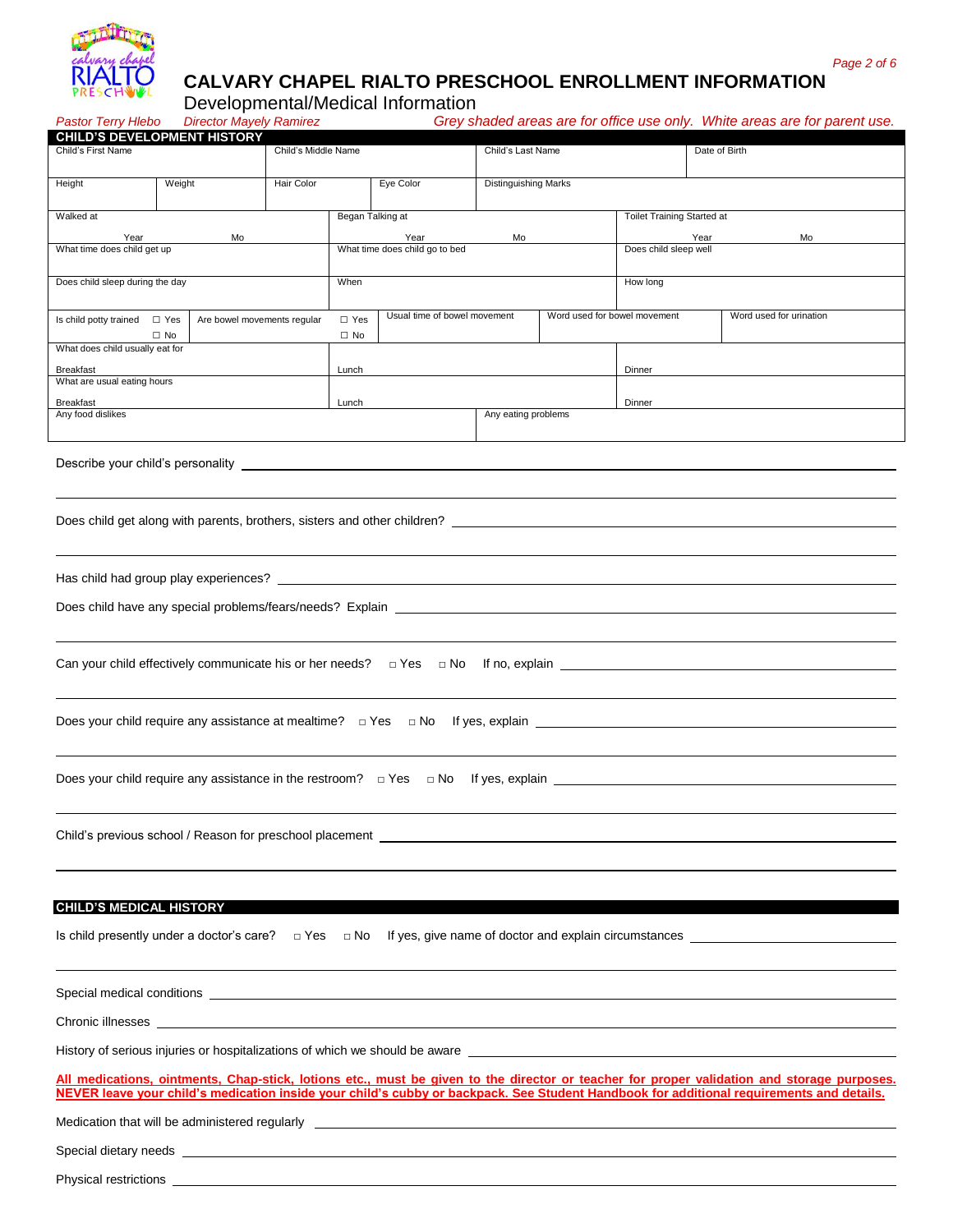Is your child able to fully participate in all the activities offered by CCR Preschool? □ Yes □ No If no, explain Please check if your child has had any of the Illnesses below (Mark all that apply) □ Chicken Pox Date □ Epilepsy Date □ Asthma Date □ Whooping Cough Date □ Rheumatic Fever Date □ Mumps Date □ Hay Fever Date \_\_\_\_\_\_\_\_\_\_\_\_\_\_\_\_\_\_\_\_\_\_ □ Rubella (3-day Measles) Date \_\_\_ □ Diabetes Date □ Rubeola (10-day Measles) Date Your child's illness history (Mark all that apply) □ Frequent colds / upper respiratory infections □ Fainting spells Please provide special instructions concerning any of these illnesses, as necessary □ Frequent sore throats <br>□ Asthma/breathing problems □ Frequent ear infections <br>□ Abdominal (stomach) pain □ Frequent skin rashes <br>□ Urinary tract infections □ Heart disease □ Persistent diarrhea □ Lung disease/shortness of breath □ □ Persistent constipation □ Seizures/convulsions <br>□ Vision/hearing problems □ Frequent nosebleeds □ Other **CHILD'S ALLERGIES**  □ Medications Reaction □ Food **Reaction** Reaction Reaction Reaction Reaction Reaction Reaction Reaction Reaction Reaction Reaction Reaction Reaction Reaction Reaction Reaction Reaction Reaction Reaction Reaction Reaction Reaction Reaction Reac Reaction \_ Reaction □ Respiratory Reaction □ Bee sting <u>Network Reaction</u> Reaction Network Reaction Network Reaction Network Reaction □ Other Reaction Are any of the allergies severe or life-threatening?  $□$  Yes  $□$  No If yes, explain

| CHILD'S MEDICAL CARE PROVIDER / FACILITY                      |               |                                           |                        |               |  |
|---------------------------------------------------------------|---------------|-------------------------------------------|------------------------|---------------|--|
| Primary Care Physician (PCP) Name                             |               |                                           | Practice / Clinic Name |               |  |
|                                                               |               |                                           |                        |               |  |
| <b>PCP Address</b>                                            |               |                                           | Phone                  |               |  |
|                                                               | City:         | Zip:                                      |                        |               |  |
| Preferred Hospital / Clinic for Acute Care and Emergency Care |               |                                           |                        |               |  |
|                                                               |               |                                           |                        |               |  |
| <b>Health Insurance Provider</b>                              | Policy Number | 2 <sup>nd</sup> Health Insurance Provider |                        | Policy Number |  |
|                                                               |               |                                           |                        |               |  |
|                                                               |               |                                           |                        |               |  |

### **PARENT'S CONSENT –** *For Emergency Treatment*

As the parent/guardian, I/we hereby give consent to *Calvary Chapel Rialto Preschool*, to obtain all emergency medical or dental care

prescribed by a duly licensed physician (M.D.), Osteopath (D.O.), or Dentist (D.D.S.) for

This care may be given under whatever conditions are necessary to preserve the life, limb or well being of the child named above.

*1 st Parent/Guardian Signature Print Name Date*

Child's Name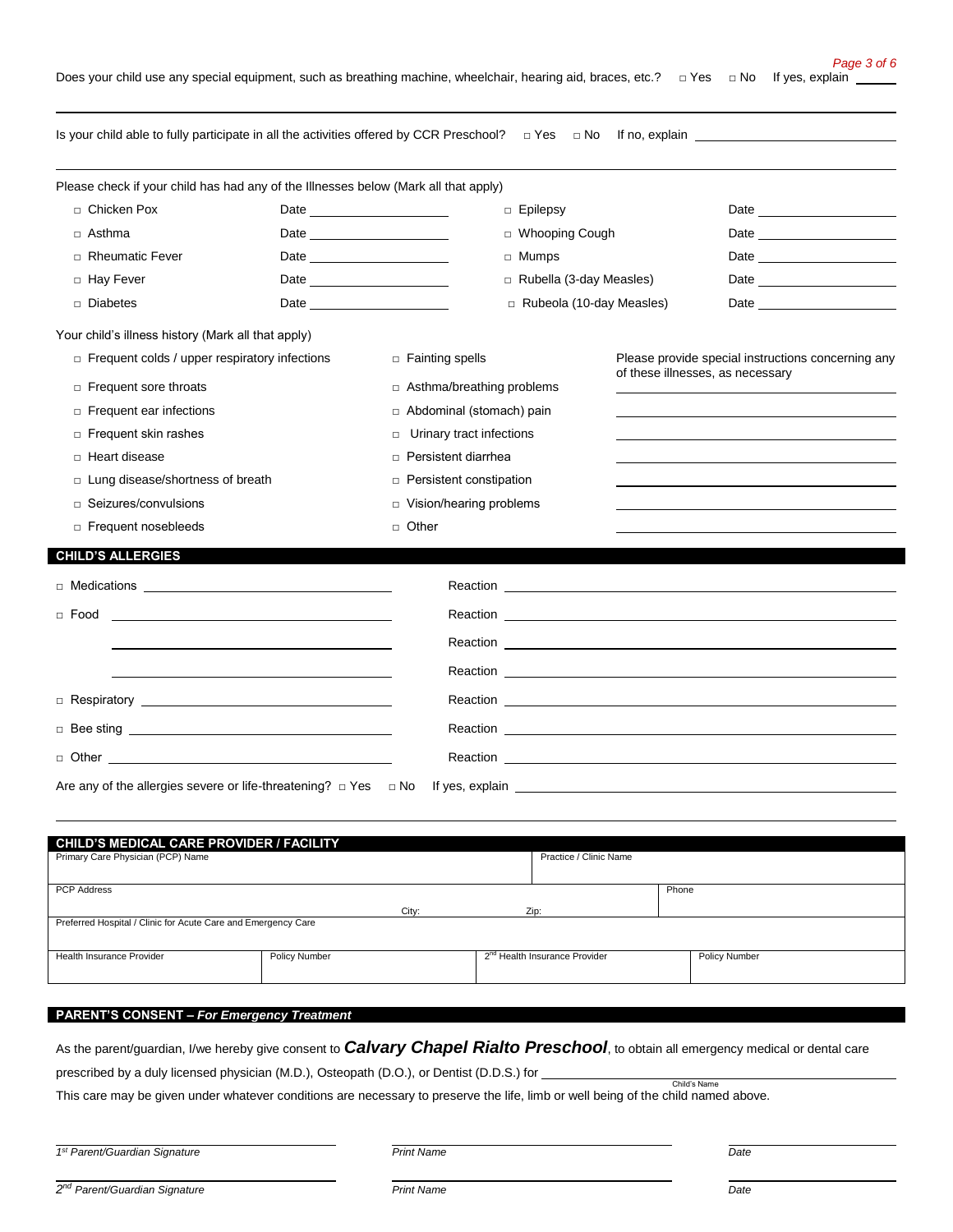

# **CCR- PRESCHOOL ENROLLMENT INFORMATION**

| <b>Pastor Terry Hlebo</b>      | <b>Director Mavely Ramirez</b> | Grey shaded areas are for office use only. White areas are for parent use. |  |
|--------------------------------|--------------------------------|----------------------------------------------------------------------------|--|
| <b>CHILD'S PERSONAL RIGHTS</b> |                                |                                                                            |  |

- Personal Rights, See Section 101223 of the California code of Regulations, Title 22, for waiver conditions applicable to Child Care Centers. (a) Child Care Centers. Each child receiving services from a Child Care Center shall have rights which include, but are not limited to, the
	- following:
	- 1. To be accorded dignity in his/her personal relationships with staff and other persons.
	- 2. To be accorded safe, healthful, and comfortable accommodations, furnishings and equipment to meet his/her needs.<br>3. To be free from corporal or unusual punishment infliction of pain, bumiliation, intimidation, ridicule,
	- 3. To be free from corporal or unusual punishment, infliction of pain, humiliation, intimidation, ridicule, coercion threat, mental abuse, or other actions of a punitive nature, including but not limited to, interference with daily living functions, including eating, sleeping or toileting; or withholding of shelter, clothing, medications or aids to physical functioning.
	- 4. To be informed, and to have his/her authorized representative, if any, informed by the licensee of the provisions of law regarding complaints including, but not limited to, the address and telephone number of the complaint receiving unit of the licensing agency and of information regarding confidentiality.
	- 5. Not to be locked in any room, building, or facility premises by day or night.
	- 6. Not to be placed in any restraining devise, except a supportive restraint approved in advance by the licensing agency.

THE REPRESENTATIVE/PARENT/GUARDIAN HAS THE RIGHT TO BE INFORMED OF THE APPROPRIATE LICENSING AGENCY TO CONTACT REGARDING COMPLAINTS, WHICH IS:

# **Community Care Licensing 3737 Main Street, Suite 700, Riverside, CA 92501 (951) 782-4200**

Upon satisfactory and full disclosure of the personal rights as explained, complete the following acknowledgment:

**ACKNOWLEDGMENT:** I/We have been personally advised of, and have received a copy of the personal rights contained in the California code of Regulations, Title 22, at the time of admission to:

| Name of Facility                           | Phone                 |                |  |  |
|--------------------------------------------|-----------------------|----------------|--|--|
| <b>Calvary Chapel Rialto Preschool</b>     |                       | (909) 820-9072 |  |  |
| Address                                    |                       |                |  |  |
| 1391 West Merrill Avenue, Rialto, CA 92376 |                       |                |  |  |
| Signature of Parent or Guardian            | Relationship to Child | Date           |  |  |
|                                            |                       |                |  |  |

*-------------------------------------------------------------- Detach and Retain for Your Personal Files --------------------------------------------------------------*

#### **CHILD'S PERSONAL RIGHTS**

Personal Rights, See Section 101223 of the California code of Regulations, Title 22, for waiver conditions applicable to Child Care Centers.

- (a) Child Care Centers. Each child receiving services from a Child Care Center shall have rights which include, but are not limited to, the following:
	- 1. To be accorded dignity in his/her personal relationships with staff and other persons.
	- 2. To be accorded safe, healthful, and comfortable accommodations, furnishings and equipment to meet his/her needs.
	- 3. To be free from corporal or unusual punishment, infliction of pain, humiliation, intimidation, ridicule, coercion threat, mental abuse, or other actions of a punitive nature, including but not limited to, interference with daily living functions, including eating, sleeping or toileting; or withholding of shelter, clothing, medications or aids to physical functioning.
	- To be informed, and to have his/her authorized representative, if any, informed by the licensee of the provisions of law regarding complaints including, but not limited to, the address and telephone number of the complaint receiving unit of the licensing agency and of information regarding confidentiality.
	- 5. Not to be locked in any room, building, or facility premises by day or night.
	- 6. Not to be placed in any restraining devise, except a supportive restraint approved in advance by the licensing agency.

THE REPRESENTATIVE/PARENT/GUARDIAN HAS THE RIGHT TO BE INFORMED OF THE APPROPRIATE LICENSING AGENCY TO CONTACT REGARDING COMPLAINTS, WHICH IS:

> **Community Care Licensing 3737 Main Street, Suite 700, Riverside, CA 92501 (951) 782-4200**